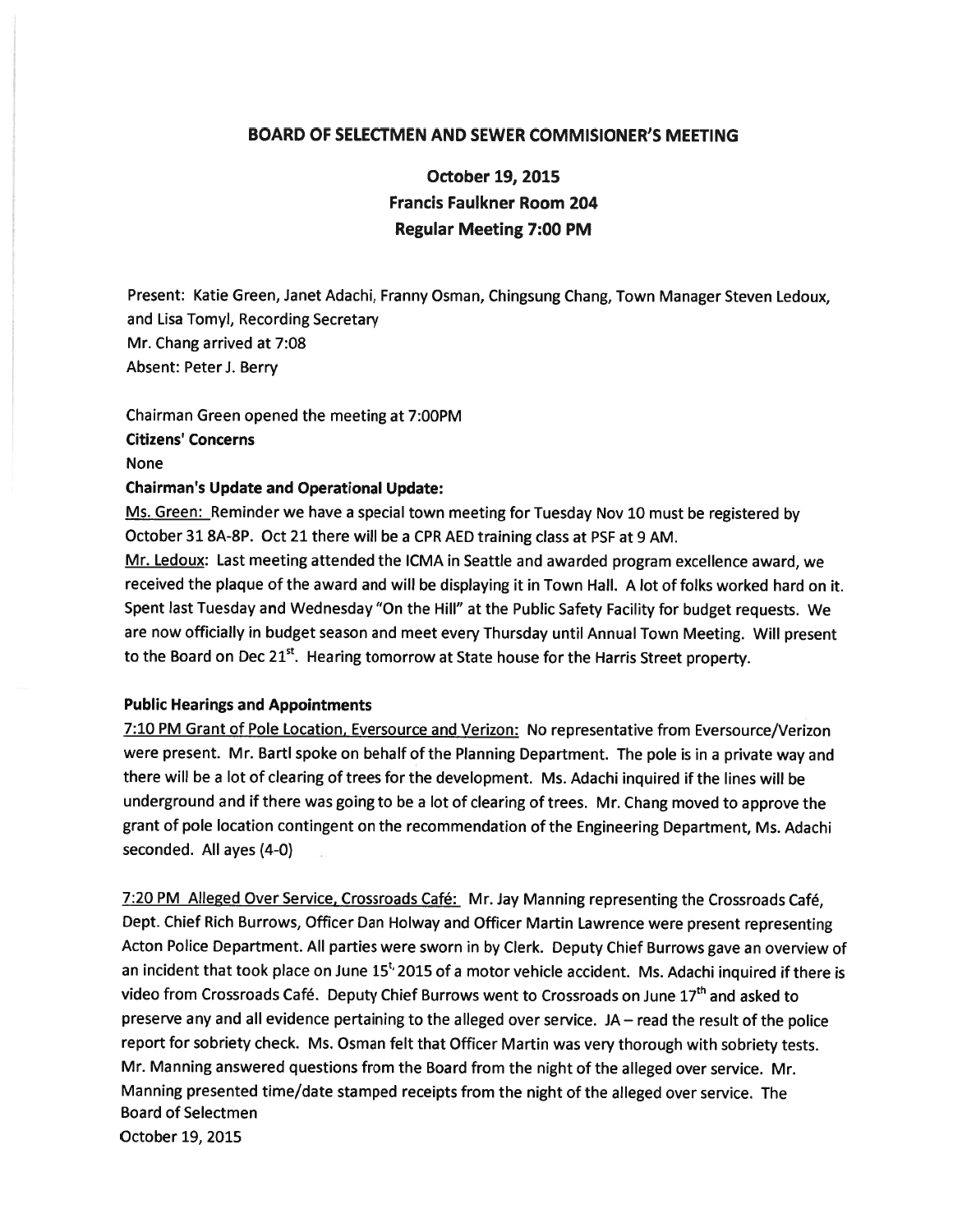individual in question had <sup>2</sup> glasses of wine over an hour apar<sup>t</sup> and the person had left Crossroads at 6:20 PM. She did not appear to be intoxicated when the person left. They came from <sup>a</sup> memorial and seemed fine — the bartender knew the person, and had mentioned they were going as <sup>a</sup> group to another establishment in another town. Ms. Osman stated the information doesn't seem to think there is enoug<sup>h</sup> evidence to prove that there was an over service and that the time doesn't add up from the sale to the arrest. Mr. Manning stated they were not <sup>a</sup> private party but that they were just <sup>a</sup> group that came in together. Ms. Green agrees with Ms. Osman and feels as though this was not an over service. Ms. Adachi moved to find no violation with MGL 138, Ms. Osman seconded. All Ayes (4-0)

8:00 PM Presentation by Associated Environmental Systems: Richard Ellard — COO Associated Environmental Systems located in Ayer looking to relocate to <sup>8</sup> Post Office Square. Mr. Ellard gave an overview of what his company is and does. Looking for <sup>a</sup> special tax assessment from the town. Mr. Ledoux gave <sup>a</sup> presentation regarding the Economic Development Incentive Program — goals are job creation, job retention.

Dick Callendrella, Chair of Economic Development Committee — first learned about Associated Environmental Systems <sup>a</sup> few weeks ago and invited them to spea<sup>k</sup> to the EDC and were impressed with the company and the due diligence. Hope that the tax incentive does not impact current businesses. Other than moving forward with negotiations the EDC welcomes the business.

<sup>A</sup> member of the School Committee questioned about the number of trucks will be serving on <sup>a</sup> daily basis. The school district will be grateful to utilize the space to pac<sup>k</sup> the school busses.

#### Selectmen's Business

Morrison Farm Discussion — Mr. Ledoux gave an overview regarding the use for Morrison Farmhouse. Andrea Ristine, Municipal Properties Superintendent was tasked to find out what it would cost to bring the farmhouse up to code. The new estimate is now \$109,000. Recently Habitat for Humanity came by to inspect the house and was very excited about potentially taking it on as <sup>a</sup> project. Ms. Adachi questioned about the legal lot issue could be worked around and issue of access be worked out. Thinks we should pursue the Habitat for Humanity it puts the Town being pu<sup>t</sup> out as being <sup>a</sup> landlord with <sup>a</sup> tenant. Mr. Chang commented that the offer is more attractive than original <sup>p</sup>lan. KG — access is an issue with the Town being <sup>a</sup> landloard and having traffic going in and out all times of the day and having <sup>a</sup> disgruntled tenant. Maybe Habitat can do something with the barn as well — preserve it and use for storage. Ms. Osman stated it's <sup>a</sup> good idea for affordable housing. Mr. Ledoux stated that he will be working with counsel over the next couple of months and work with Morrison Farm Committee for future discussions. Board agrees with moving forward with the Habitat for Humanity, and will start working with the Morrison Farm Committee.

Special Town Meeting Warrant Articles Discussion: Warrant articles were voted on for recommendation to be <sup>p</sup>laced on the STM warrant. The Planning Department gave <sup>a</sup> brief presentation on Article <sup>7</sup> — Fund Kelly's Corner Design.

Board of Selectmen October 19, 2015